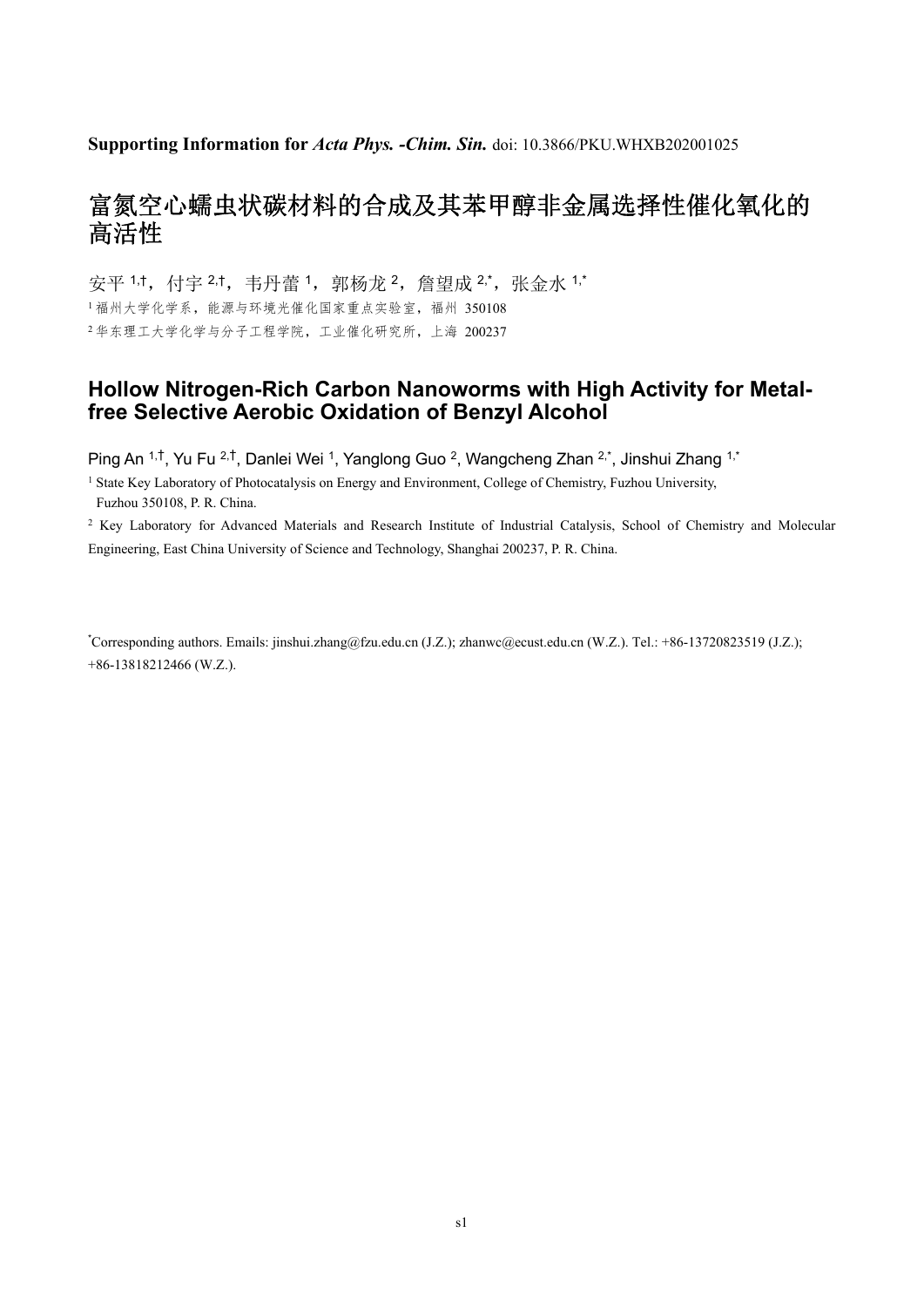|              | <b>Table S1</b> |      | Elemental analysis of the h-NCNWs samples. |      |
|--------------|-----------------|------|--------------------------------------------|------|
| Sample       |                 |      | Concentration $(w, %)$                     |      |
|              |                 | H    |                                            | N    |
| h-NCNWs0.5   |                 | 0.74 | 78.80                                      | 9.83 |
| h-NCNWs1     |                 | 0.67 | 78.42                                      | 6.94 |
| $h-NCNWs1.5$ |                 | 0.70 | 80.42                                      | 3.76 |



**Fig. S1 Photographs of the g-C3N4,** *g***-C3N4@RF0.5 and RF0.5 samples.**



**Fig. S2 XRD patterns of** *g***-C3N4, g-C3N4@RF0.5 and RF0.5 samples.** 



**Fig. S3 HR-TEM images of the g-C3N4@RF0.5 sample.**